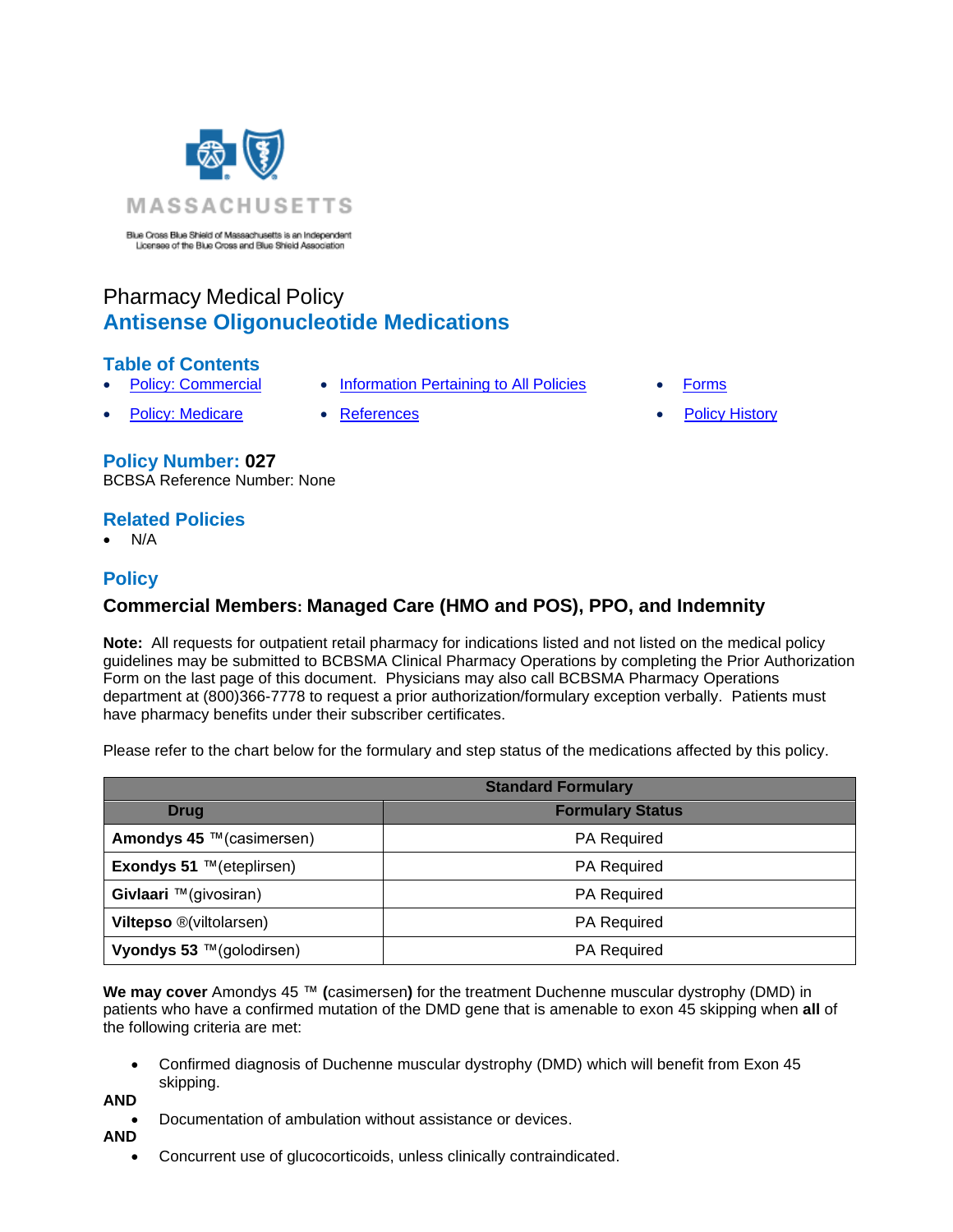### **AND**

- The prescription is written by a board certified / board eligible Neurologist.
- **AND**
	- Dose is limited to FDA approved dosing of 30 mg/kg administered once weekly (weight and calculated dose required)

Reauthorization will require the same criteria above.

If approved the Prior Authorization will be granted for up to six months.

**We may cover** Exondys 51™ **(**eteplirsen**)** for the treatment Duchenne muscular dystrophy (DMD) in patients who have a confirmed mutation of the DMD gene that is amenable to exon 51 skipping when **all** of the following criteria are met:

- Confirmed diagnosis of Duchenne muscular dystrophy (DMD) which will benefit from Exon 51 skipping.
- **AND**
	- Documentation of ambulation without assistance or devices.
- **AND**
- Concurrent use of glucocorticoids, unless clinically contraindicated.
- **AND**

The prescription is written by a board certified / board eligible Neurologist.

- **AND**
	- Dose is limited to FDA approved dosing of 30 mg/kg administered once weekly (weight and calculated dose required)

Reauthorization will require the same criteria above.

If approved the Prior Authorization will be granted for up to six months.

**We may cover** Givlaari ™ **(**givosiran**)** for the treatment of adults with acute hepatic porphyria (AHP) when **all**  of the following criteria are met:

• Confirmed diagnosis of acute hepatic porphyria (AHP) [including acute intermittent porphyria (AIP), variegate porphyria (VP), aminolevulinic acid dehydratase deficiency porphyria (ALAD), and hereditary coproporphyria (HCP)].

**AND**

- Patient is  $\geq 12$  years of age.
- **AND**
- Elevated urinary or plasma porphobilinogen (PBG) or ALA values within the past year.
- **AND**

• Patient has active disease, with at least 4 documented porphyria attacks within the last 12 months.

- **AND**
	- Patient is not anticipating a liver transplantation

Reauthorization will require the same criteria above.

If approved the first Prior Authorization will be granted for up to six months and continuation approvals will be granted for up to one(1) year.

\*\*Requests based exclusively on the use of samples will not meet coverage criteria for exception. Additional clinical information demonstrating medical necessity of the desired medication must be submitted by the requesting prescriber for review.

**We may cover** Vyondys 53 ™ **(**golodirsen**) or** Viltepso ® (viltolarsen) for the treatment Duchenne muscular dystrophy (DMD) in patients who have a confirmed mutation of the DMD gene that is amenable to exon 53 skipping when **all** of the following criteria are met: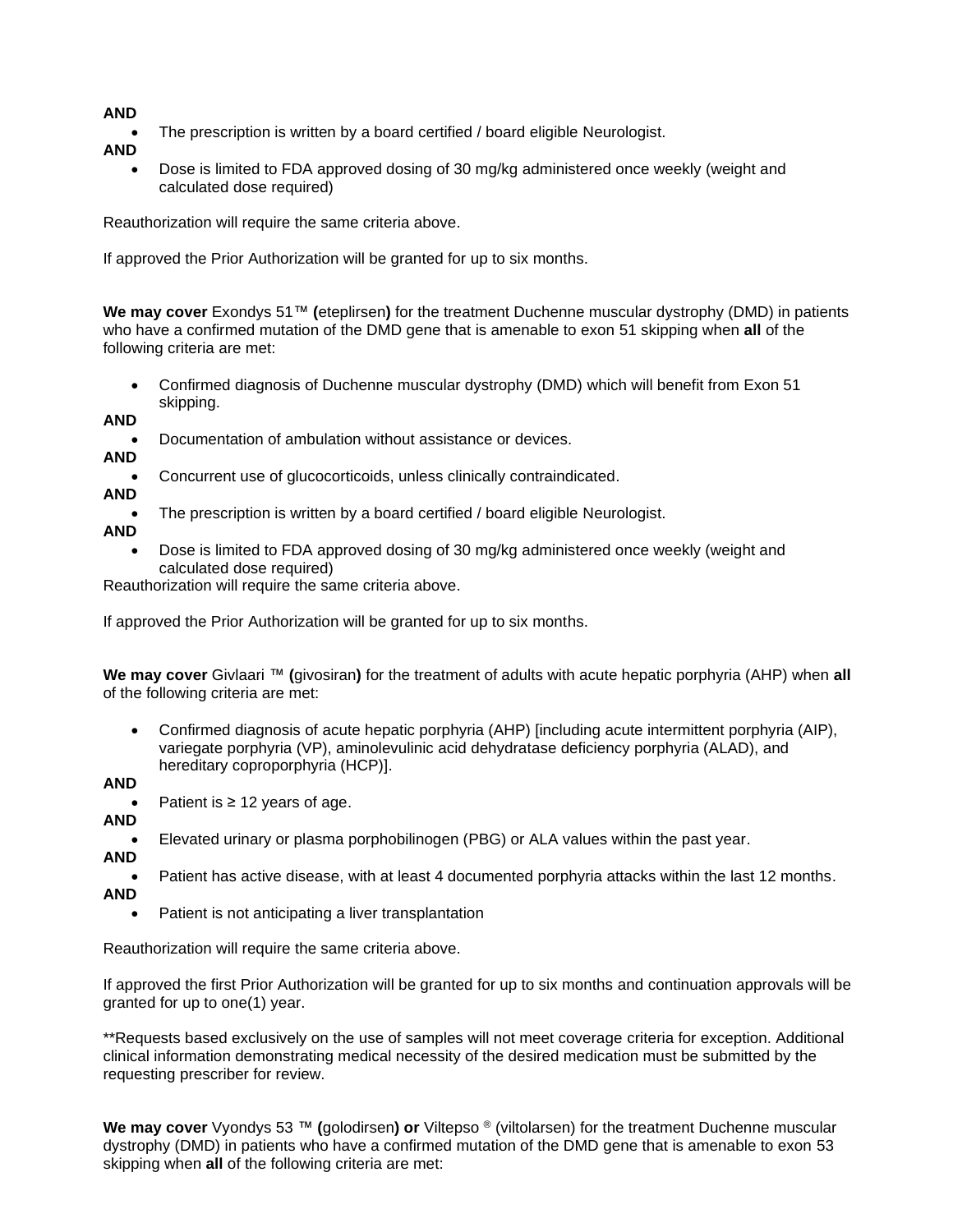• Confirmed diagnosis of Duchenne muscular dystrophy (DMD) which will benefit from Exon 53 skipping.

#### **AND**

• Documentation of ambulation without assistance or devices

### **AND**

• Documentation of a recent (within four weeks of request) pre-treatment 6-Minute Walk Time of at least 300 meters while walking independently (e.g., without assist, cane, walker, wheelchair)

# **AND**

- Concurrent use of glucocorticoids, unless clinically contraindicated
- **AND**
- Member has stable pulmonary and Cardiac function

## **AND**

- The prescription is written by a board certified / board eligible Neurologist
- **AND**
	- Member is not concurrently enrolled in a clinical trial to receive an experimental therapy for DMD

#### **AND**

• Dose is limited to FDA approved dosing of 30 mg/kg administered once weekly (weight and calculated dose required)

Reauthorization will require the same criteria above.

If approved the Prior Authorization will be granted for up to six months.

We do not cover the medications listed above for other conditions not listed above.

# **CPT Codes / HCPCS Codes / ICD Codes**

*Inclusion or exclusion of a code does not constitute or imply member coverage or provider reimbursement. Please refer to the member's contract benefits in effect at the time of service to determine coverage or noncoverage as it applies to an individual member.*

*Providers should report all services using the most up-to-date industry-standard procedure, revenue, and diagnosis codes, including modifiers where applicable.*

*The following codes are included below for informational purposes only; this is not an all-inclusive list.*

**The above medical necessity criteria MUST be met for the following codes to be covered for Commercial Members: Managed Care (HMO and POS), PPO, and Indemnity:**

| <b>HCPCS</b> |                                                                                                                                                                                                  |  |
|--------------|--------------------------------------------------------------------------------------------------------------------------------------------------------------------------------------------------|--|
| codes:       | <b>Code Description</b>                                                                                                                                                                          |  |
|              |                                                                                                                                                                                                  |  |
| C9071        | Injection, viltolarsen (Viltepso), 10 mg                                                                                                                                                         |  |
| J1428        | Injection, eteplirsen, 10 mg (Exondys 51)                                                                                                                                                        |  |
| J1429        | Injection, golodirsen, 10 mg (Vyondys 53)                                                                                                                                                        |  |
| J0223        | Injection, givosiran, 0.5 mg (Givlaari)                                                                                                                                                          |  |
| C9399        | Unclassified drugs or biologicals (This code should only be used for drugs and<br>biologicals that are approved by the FDA on or after January 1, 2004) (Hospital<br><b>Outpatient Use ONLY)</b> |  |
| J3490        | Unclassified drugs                                                                                                                                                                               |  |
| J3590        | Unclassified biologics                                                                                                                                                                           |  |

### **HCPCS Codes**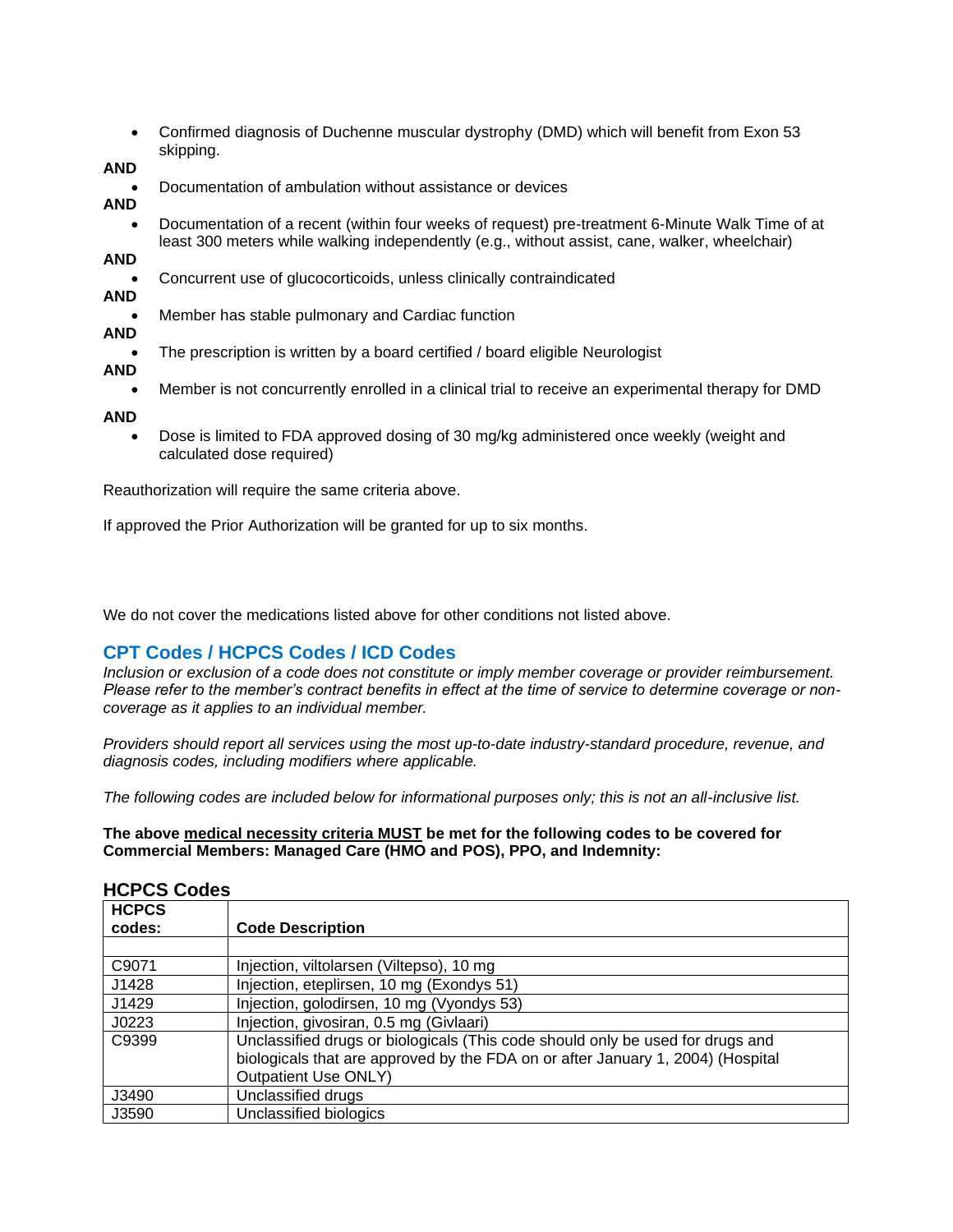#### **Other Information**

Blue Cross Blue Shield of Massachusetts (BCBSMA\*) members (other than Medex®; Blue MedicareRx, Medicare Advantage plans that include prescription drug coverage) will be required to fill their prescriptions for the above medications at one of the providers in our retail specialty pharmacy network, see link below: [Link to Specialty Pharmacy List](https://www.bluecrossma.org/medical-policies/sites/g/files/csphws2091/files/acquiadam-assets/051%20Pharmacy%20Specialty%20List%20prn.pdf)

## <span id="page-3-0"></span>**Individual Consideration**

All our medical policies are written for the majority of people with a given condition. Each policy is based on medical science. For many of our medical policies, each individual's unique clinical circumstances may be considered in light of current scientific literature. Physicians may send relevant clinical information for individual patients for consideration to:

Blue Cross Blue Shield of Massachusetts Pharmacy Operations Department 25 Technology Place Hingham, MA 02043 Tel: 1-800-366-7778 Fax: 1-800-583-6289

# **Prior Authorization Information**

#### **Outpatient**

For services described in this policy, see below for products where prior authorization **IS REQUIRED** if the procedure is performed **outpatient**.

|                                                 | <b>Outpatient</b>                |
|-------------------------------------------------|----------------------------------|
| <b>Commercial Managed Care (HMO and</b><br>POS) | Prior authorization is required. |
| <b>Commercial PPO</b>                           | Prior authorization is required. |

## <span id="page-3-2"></span>**Policy History**

| <b>Date</b> | <b>Action</b>                                                               |
|-------------|-----------------------------------------------------------------------------|
| 7/2021      | Updated to add Amondys 45 to the policy.                                    |
| 1/2021      | Updated to add Viltepso to the policy                                       |
| 4/2020      | Updated to add Vyondys-53 to the Policy.                                    |
| 2/2020      | Updated to change the name of the policy and to add Givlaari to the policy. |
| 2/2019      | BCBSA National medical policy review. No changes to policy statements. New  |
|             | references added.                                                           |
| 10/2018     | Clarified coding information.                                               |
| 1/2018      | Clarified coding information.                                               |
| 10/2017     | Updated to change Walgreens Specialty Name.                                 |
| 7/2017      | Updated to add AllCare to Pharmacy Specialty list.                          |
| 5/2017      | Implementation of a new policy including the medication Exondys -51 ™.      |

### <span id="page-3-1"></span>**References**

- 1. Bushby K, Finkel R, Birnkrant DJ, et al. Diagnosis and management of Duchenne muscular dystrophy, part 1: diagnosis, and pharmacological and psychosocial management. Lancet Neurol. Jan 2010;9(1):77- 93. PMID 19945913
- 2. Center for Disease Control and Prevention. Muscular Dystrohpy: MD STARnet Data and Statistics. 2016; http://www.cdc.gov/ncbddd/musculardystrophy/data.html. Accessed November 12, 2018.
- 3. Falzarano MS, Scotton C, Passarelli C, Ferlini A. Duchenne muscular dystrophy: from diagnosis to therapy. Molecules. Oct 07 2015;20(10):18168-18184. PMID 26457695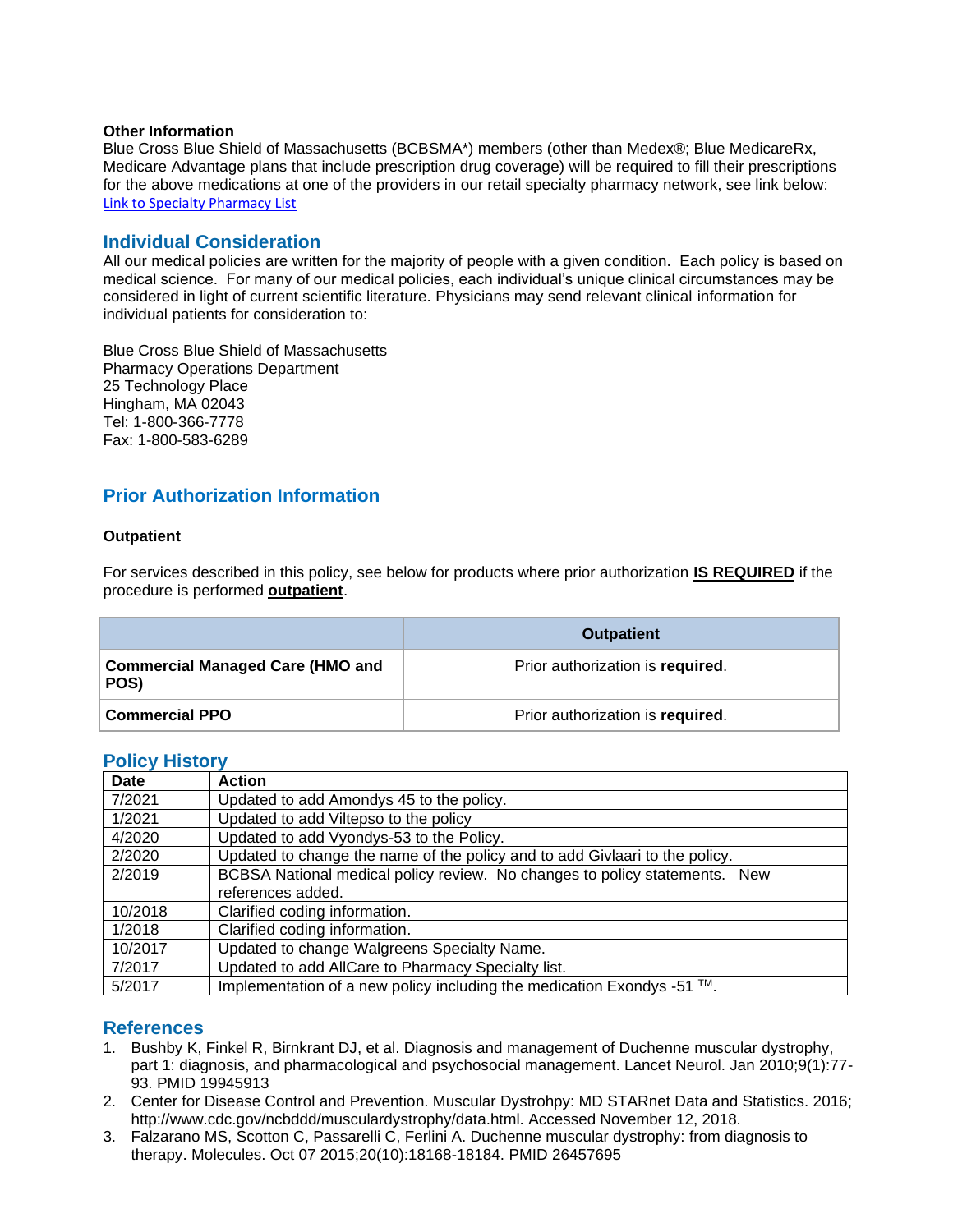- 4. Food and Drug Administration. Accelererated Approval Letter to Sarepta Therapeutics: NDA 206488. 2016, September 19; https://www.accessdata.fda.gov/drugsatfda\_docs/appletter/2016/206488Orig1s000ltr.pdf. Accessed November 12, 2018.
- 5. McDonald CM, Henricson EK, Abresch RT, et al. The 6-minute walk test and other endpoints in Duchenne muscular dystrophy: longitudinal natural history observations over 48 weeks from a multicenter study. Muscle Nerve. Sep 2013;48(3):343-356. PMID 23681930
- 6. Henricson E, Abresch R, Han JJ, et al. The 6-Minute Walk Test and Person-Reported Outcomes in Boys with Duchenne Muscular Dystrophy and Typically Developing Controls: Longitudinal Comparisons and Clinically-Meaningful Changes Over One Year. PLoS Curr. Jul 8 2013;5. PMID 23867975
- 7. Sarepta Therapeutics Inc. Prescribing Label: EXONDYS 51 (eteplirsen) injection, for intravenous use. 2016; https://www.accessdata.fda.gov/drugsatfda\_docs/label/2016/206488lbl.pdf. Accessed November 12, 2018.
- 8. Mendell JR, Rodino-Klapac LR, Sahenk Z, et al. Eteplirsen for the treatment of Duchenne muscular dystrophy. Ann Neurol. Nov 2013;74(5):637-647. PMID 23907995
- 9. Ruff S. Sarepta Presentations for the April 25, 2016 Meeting of the Peripheral and Central Nervous System Drugs Advisory Committee 2016; https://www.fda.gov/downloads/AdvisoryCommittees/CommitteesMeetingMaterials/Drugs/Peripheraland CentralNervousSystemDrugsAdvisoryCommittee/UCM500822.pdf. Accessed November 12, 2018.
- 10. Woodcock J, Dunn B. FDA Presentations for the April 25, 2016 Meeting of the Peripheral and Central Nervous System Drugs Advisory Committee. 2016; https://www.fda.gov/downloads/AdvisoryCommittees/CommitteesMeetingMaterials/Drugs/Peripheraland CentralNervousSystemDrugsAdvisoryCommittee/UCM500821.pdf. Accessed November 12, 2018.
- 11. Center for Drug Evaluation and Research. Application Number: 206488orig1s000. Summary Review. 2016;

http://www.accessdata.fda.gov/drugsatfda\_docs/nda/2016/206488\_summary%20review\_Redacted.pdf. Accessed November 7, 2017.

- 12. Mendell JR, Goemans N, Lowes LP, et al. Longitudinal effect of eteplirsen versus historical control on ambulation in Duchenne muscular dystrophy. Ann Neurol. Feb 2016;79(2):257-271. PMID 26573217
- 13. Food and Drug Administration. FDA Briefing Document: Peripheral and Central Nervous System Drugs Advisory Committee Meeting, April 25, 2016. NDA 206488. Eteplirsen. 2016; http://www.fda.gov/downloads/AdvisoryCommittees/CommitteesMeetingMaterials/Drugs/PeripheralandC entralNervousSystemDrugsAdvisoryCommittee/UCM497063.pdf. Accessed November 12, 2018.
- 14. Kesselheim AS, Avorn J. Approving a problematic muscular dystrophy drug: implications for FDA policy. JAMA. Dec 13 2016;316(22):2357-2358. PMID 27775756
- 15. Business Wire. Sarepta Therapeutics Announces FDA Request for Dystrophin Data Prior to Making a Decision on Eteplirsen NDA. 2016, June 6; http://www.businesswire.com/news/home/20160606006534/en/Sarepta-Therapeutics-Announces-FDA-Request-Dystrophin-Data. Accessed November 12, 2018.
- 16. Sarepta Therapeutics. Confirmatory Study of Eteplirsen in DMD Patients (PROMOVI). 2014; https://www.clinicaltrials.gov/ct2/show/NCT02255552?term=NCT02255552&rank=1. Accessed November 12, 2018.
- 17. Kinane TB, Mayer OH, Duda PW, Lowes LP, Moody SL, Mendell JR. Long-Term Pulmonary Function in Duchenne Muscular Dystrophy: Comparison of Eteplirsen-Treated Patients to Natural History. J Neuromuscul Dis. 2018;5(1):47-58. PMID 29278896
- 18. Randeree L, Eslick GD. Eteplirsen for paediatric patients with Duchenne muscular dystrophy: A pooledanalysis. J Clin Neurosci. Mar 2018;49:1-6. PMID 29254734
- 19. Bushby K, Finkel R, Birnkrant DJ, et al. Diagnosis and management of Duchenne muscular dystrophy, part 2: implementation of multidisciplinary care. Lancet Neurol. Feb 2010;9(2):177-189. PMID 19945914
- 20. Birnkrant DJ, Bushby K, Bann CM, et al. Diagnosis and management of Duchenne muscular dystrophy, part 3: primary care, emergency management, psychosocial care, and transitions of care across the lifespan. Lancet Neurol. May 2018;17(5):445-455. PMID 29398641
- 21. Birnkrant DJ, Bushby K, Bann CM, et al. Diagnosis and management of Duchenne muscular dystrophy, part 2: respiratory, cardiac, bone health, and orthopaedic management. Lancet Neurol. Apr 2018;17(4):347-361. PMID 29395990
- 22. Birnkrant DJ, Bushby K, Bann CM, et al. Diagnosis and management of Duchenne muscular dystrophy, part 1: diagnosis, and neuromuscular, rehabilitation, endocrine, and gastrointestinal and nutritional management. Lancet Neurol. Mar 2018;17(3):251-267. PMID 29395989